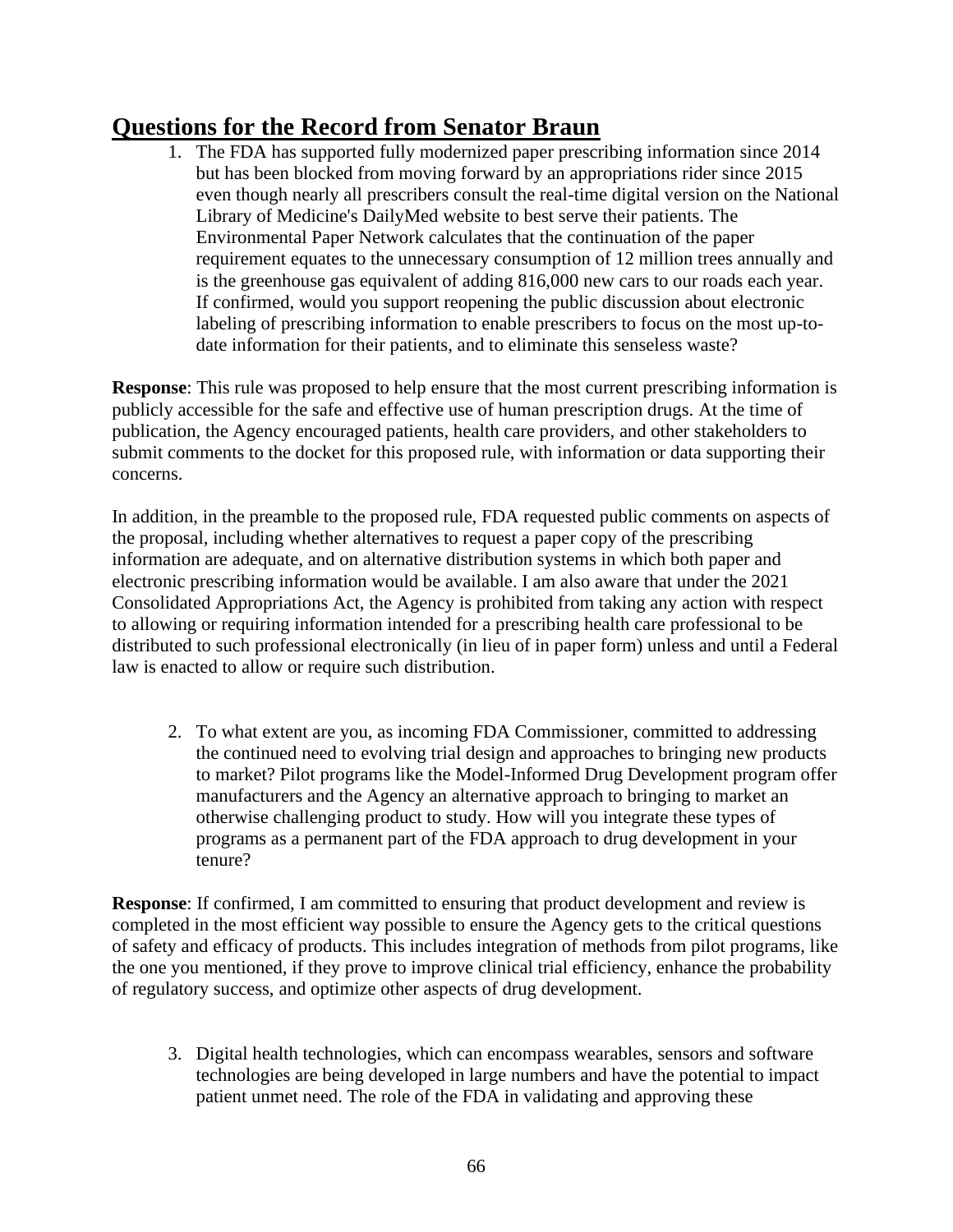technologies is critical to provider and patient acceptance, how will you modernize the Agency's approach to these types of technologies to create a transparent and predictable process for approval? Will you commit to also providing education on the products and approval approach to help drive consumer and HCP awareness?

**Response**: As you know, I am very interested in supporting responsible development of safe, effective digital health technologies for patients in the U.S., and I look forward to working within the Agency to support its efforts to bring new digital health advances to patients in as timely a manner as possible, while also ensuring patients can still depend on them. As I mentioned during my confirmation hearing, I am highly supportive of the efforts of FDA's Digital Health Center of Excellence, and see it as an important way to empower stakeholders to advance health care by fostering responsible and high-quality digital health innovation, including for software-based medical devices. I am looking forward to working within FDA on these efforts as they are important to applying a comprehensive approach to digital health technology to realize its full potential to empower consumers to make better-informed decisions about their own health and provide new options for facilitating prevention, early diagnosis of life-threatening diseases, and management of chronic conditions outside of traditional care settings.

- 4. Earlier this year my Colleague Sen. Booker and I introduced a [bipartisan bill](https://www.congress.gov/bill/117th-congress/senate-bill/3064/text?r=7&s=2) to convene a White House Conference on Food, Nutrition, Hunger, and Health. Our legislation included in its findings "diet-related diseases greatly worsen outcomes from COVID-19".
	- a. As you noted in a recent [journal publication,](https://www.ahajournals.org/doi/10.1161/CIRCULATIONAHA.121.053461) COVID-19 has caused a "tsunami" of unintended consequences with respect to patient health and the treatment of common chronic diseases, particularly cardiometabolic diseases, largely due to patients not being screened for things such as elevated cholesterol at the rate in which they should. As a cardiologist, what recommendations do you have for the Committee in terms of steps the government can take to improve the frequency of screenings and treatments for patients to reverse this concerning trend?
	- b. What steps should the FDA consider to encourage greater innovation and flexibility in the development of new, innovative therapies to improve the treatment of cardiovascular disease, which we know is the leading cause of death in the Unites States annually and which is unfortunately increasing once again after years of decline?

**Response:** Throughout my career, I have seen the effects of heart disease and obesity, and the decade long decrease in life expectancy in the U.S. is driven by a growth in common, chronic disease that is impacted by dietary habits and amenable to better screening and intervention with an array of effective therapies, many of which are generic and inexpensive. It is apparent that the current pandemic has amplified the need for improved nutrition, given the increased risk for severe symptoms and death from COVID-19 for those with obesity and other chronic conditions. FDA's policies regarding nutrition have advanced since I was last at the Agency, and if confirmed, I am committed to prioritizing food and nutrition issues to realize measurable impacts on preventable, chronic diseases. In conjunction we also need to stimulate the biomedical science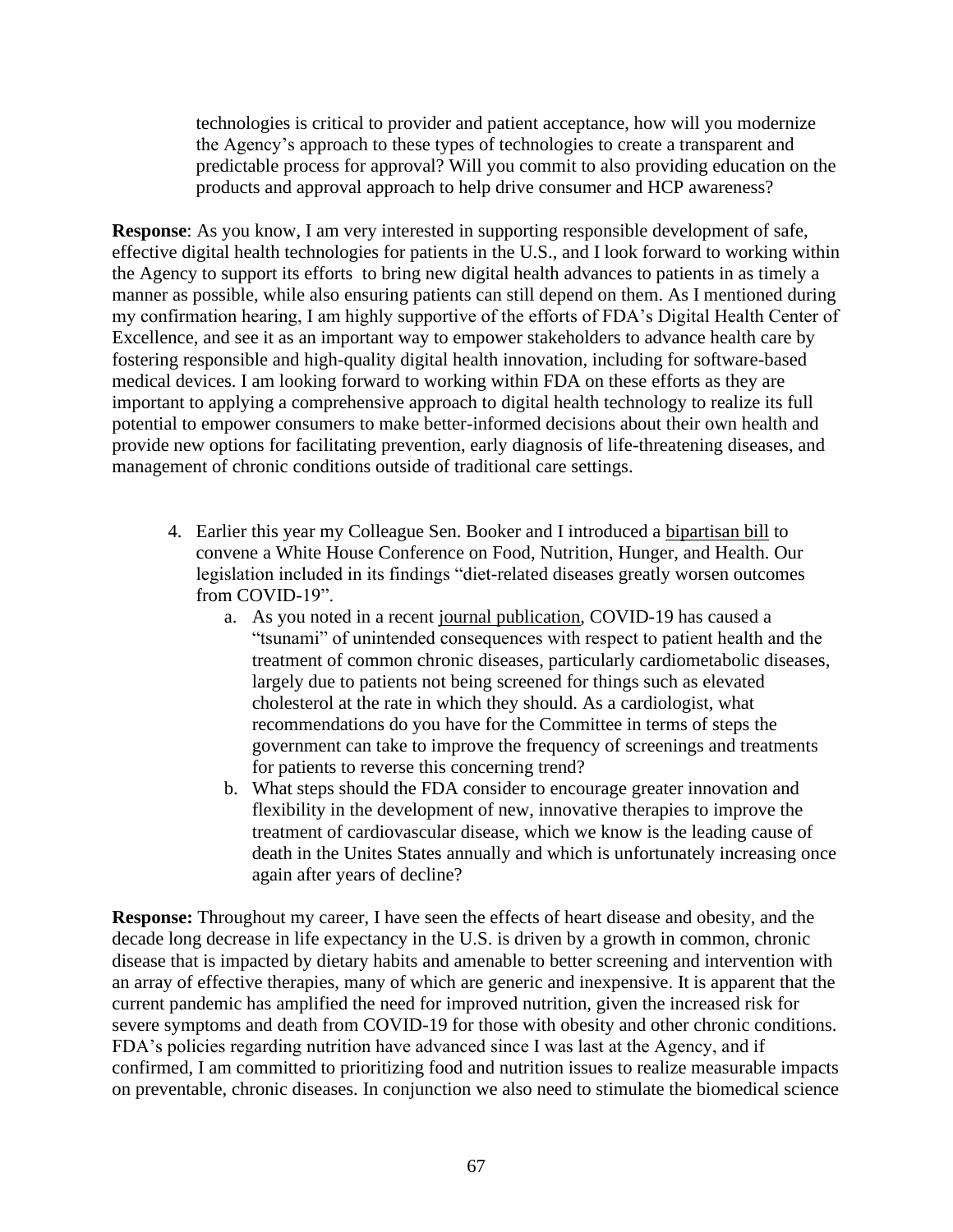and industry communities to develop new approaches to diagnostic tests and therapeutic interventions to stem this "tsunami" of common, chronic disease and I look forward to working with you on this topic.

5. The FDA has played a major role in the development of new treatments for cancer. Part of this progress relates to a successful effort to streamline the development of cancer therapies through cross-center collaboration and common standards for Breakthrough and Fast Track designation. Given the dual crises of opioid related overdose deaths and the need for relief of chronic pain by tens of millions of Americans would you commit to implementing a similar approach to spur the development of effective, safe, non-addictive treatments for pain?

**Response**: I commit to using all the tools available to FDA to aggressively address both the overdose crisis and the lack of alternatives to opioids for treating pain.

I am committed to reviewing all aspects of FDA's role in combating the addiction and overdose crisis during my first year if confirmed, including how to encourage industry to invest more in non-addictive pharmacological treatments and strengthening collaboration with NIH and other government agencies to advance the development of non-addictive pain treatments. Despite past efforts, current evidence shows that we have not done enough to combat the opioid epidemic, and if confirmed, I am committed to working with you to identify any potential areas that might benefit from congressional action.

- 6. Congress is currently considering legislation to modernize how diagnostic tests are reviewed and approved by FDA. The VALID Act would help incentivize and speed innovation of safe and accurate clinical diagnostic tests, by creating a modernized, predictable, and risk-based regulatory framework for all diagnostic tests, regardless of where developed. The pandemic has shown the particular importance of innovative and accurate diagnostic tests, and the need for transparency for patients and clinicians to know which tests are available and how well those tests perform.
	- a. Will you work with this Committee to refine and advance the VALID Act?

**Response**: Yes, I strongly support the need to create a modern framework for oversight of all in vitro diagnostic tests. I look forward to working with the Committee to ensure any legislation strikes the balance needed to promote innovation and development of diagnostic tests, including for unmet needs, while adequately protecting patients and the public health.

7. Dr. Califf, I would like to ask you about change control plans. FDA has proposed the use of such plans in the artificial intelligence space, but there is a lot of interest in making this novel concept more widely available across FDA. In brief, a change control plan allows developers to anticipate changes in a product over time and submit those to FDA for approval along with a premarket submission. Should FDA approve that plan, the developer could make a change within the scope without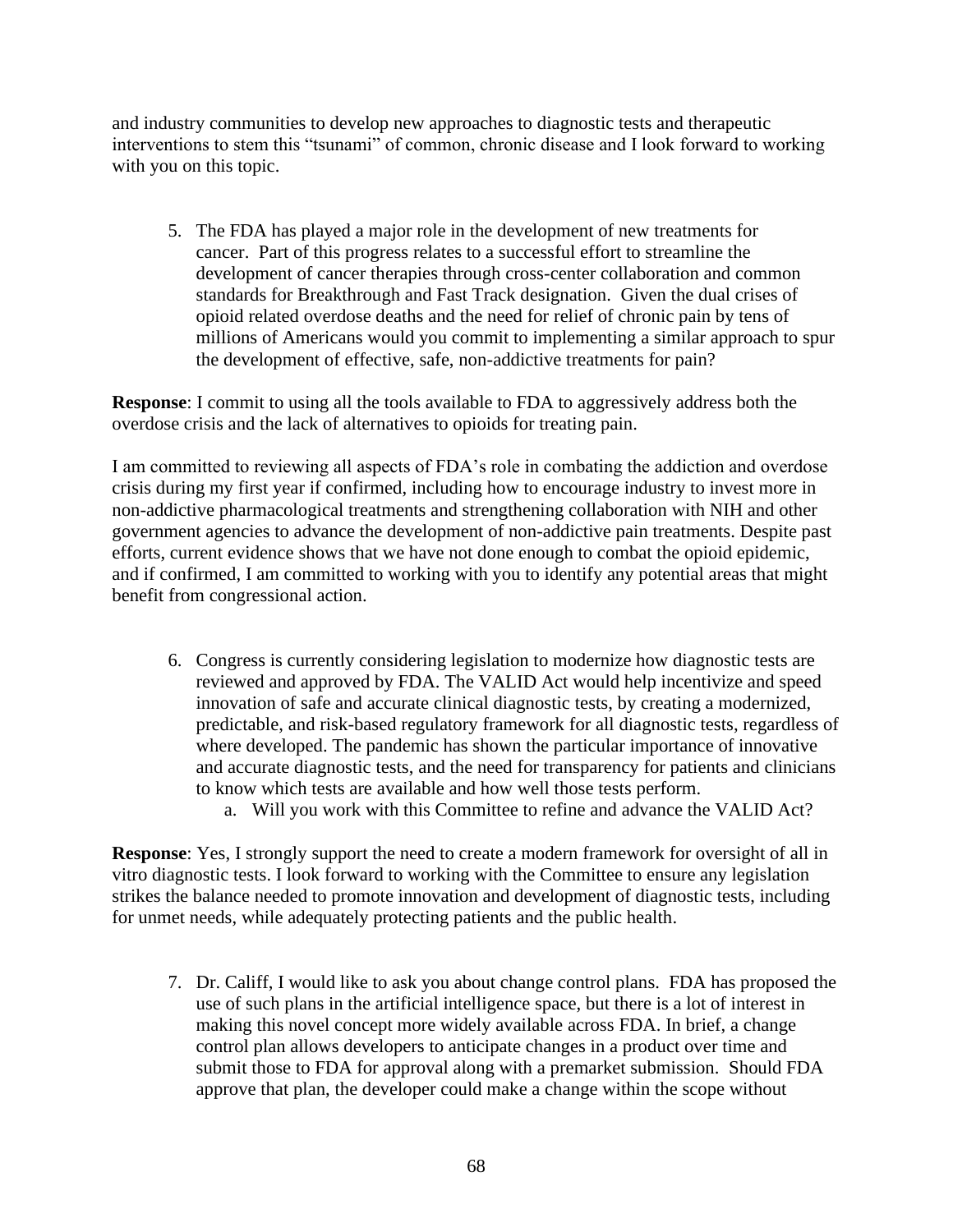requiring a new submission to FDA. This concept is particularly helpful in the digital health space, given the iterative nature of these products.

To give just one example, right now the developer of a regulated app must frequently make two submissions for the same app to FDA in order to provide the app through both the iOS and Android platforms. Using a change control plan, and with FDA's approval, we could maintain our high standards for safety and efficacy and also make an updated digital product available to the end user more quickly.

a. Would you be supportive of expanding access to change control plans beyond the artificial intelligence and machine learning space?

**Response**: As you know, I am very interested in supporting responsible development of safe, effective digital health technologies for patients in the U.S., and I look forward to working to see how we can continue to bring new digital health advances to patients in as timely a manner as possible, while also ensuring patients can still depend on them. I am highly supportive of the efforts of FDA's Digital Health Center of Excellence, and see it as an important way to advance healthcare by fostering responsible and high-quality digital health innovation, including for software-based medical devices. Transparent and effective change control plans are critical to reliable production of devices that are safe. I am looking forward to working within FDA on these efforts as they are important to applying a comprehensive approach to digital health technology to realize its full potential to empower consumers to make better-informed decisions about their own health and provide new options for facilitating prevention, early diagnosis of life-threatening diseases, and management of chronic conditions outside of traditional care settings.

8. The FDA's Oncology Center of Excellence has led the agency's embrace of innovative clinical trial designs and utilization of statutory programs like Breakthrough Designation and Accelerated Approval to speed new therapies to patients that lack other treatment options, including those with rare cancers. However, the agency's embrace of these regulatory flexibilities for other rare diseases is much further behind. For rare diseases, even those with extremely limited patient populations, the agency is inconsistently applying the programs and flexibilities Congress established to help facilitate the development of safe and effective therapies. As Commissioner, do you commit to working across the Center for Drug Evaluation and Research to provide greater clarity about how regulatory flexibilities for rare diseases should be applied to provide patients and product developers greater certainty?

**Response**: Throughout my career, both at FDA, and as a practicing clinician, teacher and researcher, I have seen first-hand how the rare disease community has demonstrated the power of patient advocacy. Patients and families, working with the clinical and research communities, have created an extraordinary and disciplined movement to get information and seek answers, to stimulate research and generate the evidence needed to develop treatments with the goal of helping their loved ones with a rare disease have a better and longer life.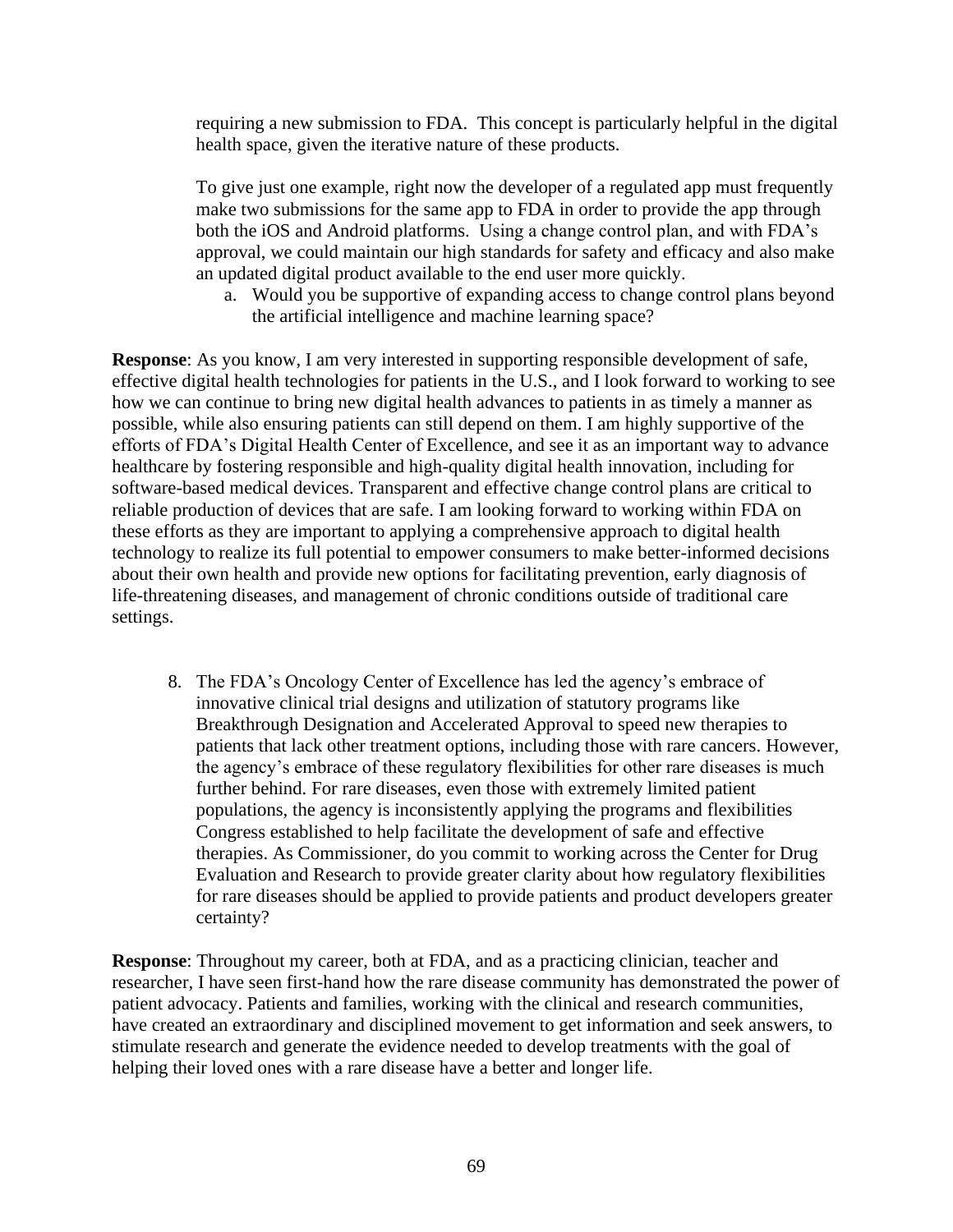During my previous tenure as Commissioner, I learned how FDA works collaboratively with many people and stakeholder groups to support rare disease product development, including patients, caregivers, and drug and device manufactures. Despite the fact that 58% of new molecular entities approved in 2020 were to treat rare diseases, rare disease drug development continues to be a challenge and thousands of diseases do not yet have an effective treatment. I am encouraged, however, that the revolution in biomedical knowledge on many fronts has advanced our understanding of disease mechanisms. Additionally, innovations in trial design and conduct give us the ability to generate high quality evidence about the benefits and risks of therapies in development. Given the importance of accelerated pathways for rare diseases, the post-market phase deserves particular attention to ensure that we understand the long-term effects of interventions, and the new tools made possible by digital technologies and electronic health records should enable a much more thorough evidence base for effective treatment. I commit to working with the experts at FDA to leverage these advances and the work that has already been done to get life-saving therapies and treatments to patients with rare disease. If confirmed, I look forward to continuing these efforts to meet patient needs.

9. As you know, CDRH and the device industry are negotiating MDUFA V, which will determine the amount of user fees that the device industry is required to pay FDA over the next five years. Based on media reports, CDRH has asked the industry to pay for the costs and expenses at CDRH that are not related to the premarket review of device submissions and is asking industry to pay in excess of \$2.4B in new fees - a nearly 2.5 increase in fees from the current agreement. Furthermore, CDRH's proposal is not tied to any commitments to enhance performance. In sum, CDRH is suggesting that they need 2.5 times more funding to deliver on the goals agreed to nearly five years ago under the current user fee agreement.

I would also note that the amount FDA is seeking would undermine the foundational principle of the MDUFA program which is that congressional appropriations are the primary source of funding and industry user fees are additive to enhance the premarket review program.

a. What will you do as Commissioner to reign in CDRH with regard to its proposed spending and budgeting of MDUFA funds?

**Response**: MDUFA V is still under active negotiation between FDA and industry. Since I am not yet at the Agency, I am not privy to those negotiations. The consideration of performance of user fee commitments is a key factor in the user fee reauthorization cycles. If confirmed, I look forward to working closely with this Committee on the MDUFA V reauthorization proposal to assure the agency is resourced to speed the development and approval of safe and effective medical products.

10. I continue to hear from the medical device industry that CDRH's requirements regarding biocompatibility are unduly burdensome and that the requirements are disproportionate with the risk involved. CDRH asks companies for more biocompatibility testing, more often, for no clear reason. How can we ensure that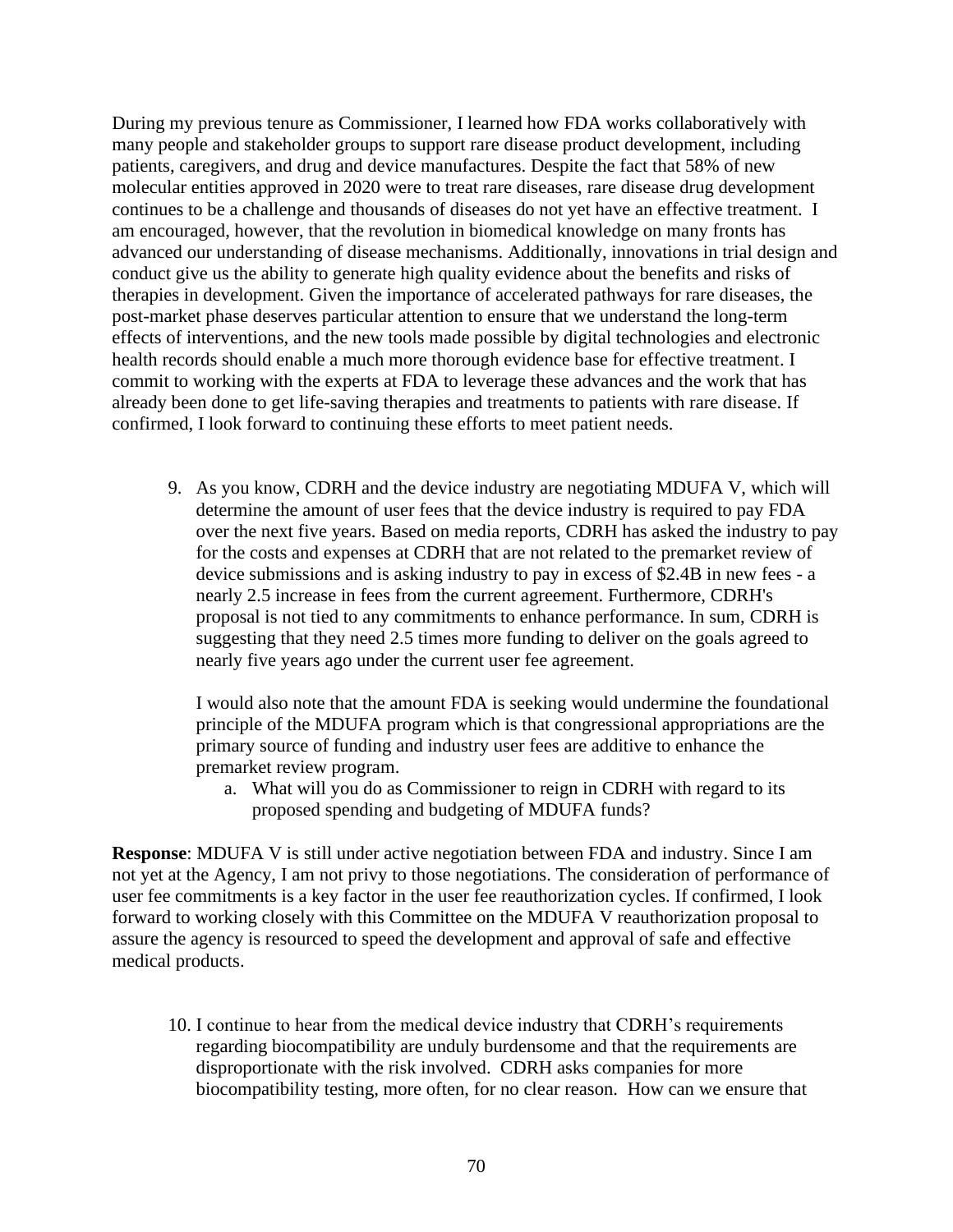these requests are risk-based and tied to a scientific "need to know", as opposed to an academic "nice to know"?

**Response**: I share your interest in ensuring that evidentiary requirements for marketing medical devices and other products are risk-based and ensure patients have timely access to the newest advances when they meet FDA's standards. I pledge to take a closer look at this and look forward to working with you to ensure that FDA is enabling U.S. patients to have timely access to safe and effective medical devices in a timely manner and fulfilling the Agency's obligations to review submissions in the least burdensome manner possible.

11. COVID has been front and center in health care for over 20 months. But in that time, development of novel cures and treatments has not stopped, especially in cancer where patients are desperate for new options.

CBER received additional funding this year.

- a. How will you use that funding to ensure efficient reviews managed by staff with the necessary background and expertise to understand the novel therapies in front of them?
- b. Particularly for therapies with RMAT designation, how will you ensure that reviewers have the expertise appropriate for this breakthrough therapies?

**Response**: If confirmed, I look forward to ensuring CBER is appropriately staffed with reviewers with the appropriate expertise, for breakthrough therapies and other innovative products. This expert staff is critical to facilitating and expediting development of medical countermeasures and ensuring that FDA continues to have the expertise to keep up with the most urgent needs. CBER's funding can also be used for enhancing technological infrastructure to enable more rapid responses in the future. I would look forward to working with CBER to address the critical needs to ensure appropriate review of novel therapies.

12. FDA's "emerging signals" policy—where FDA issues safety communications about medical devices before actually validating that a safety issue exists—leads to confusion for physicians and patients not getting needed care. Part of what's frustrating about this policy is that FDA doesn't regularly revisit or update these "signals" as new information becomes available. How do we ensure an appropriate balance of FDA communicating known safety concerns but also not scaring people needlessly? How can we ensure that information is updated on a regular basis? How can we make sure that industry is part of the discussions prior to a signal being issued?

**Response**: While an emerging signal does not mean FDA has definitively concluded that there is a causal relationship between the medical device and the emerging signal, providing consumers with access to the most current information on potential benefits and risks of marketed medical devices allows patients and clinicians to make informed decisions about their treatment and diagnostic options. FDA works collaboratively with manufacturers to evaluate safety information and coordinate public messaging. We also need to bolster our post-market evidence generation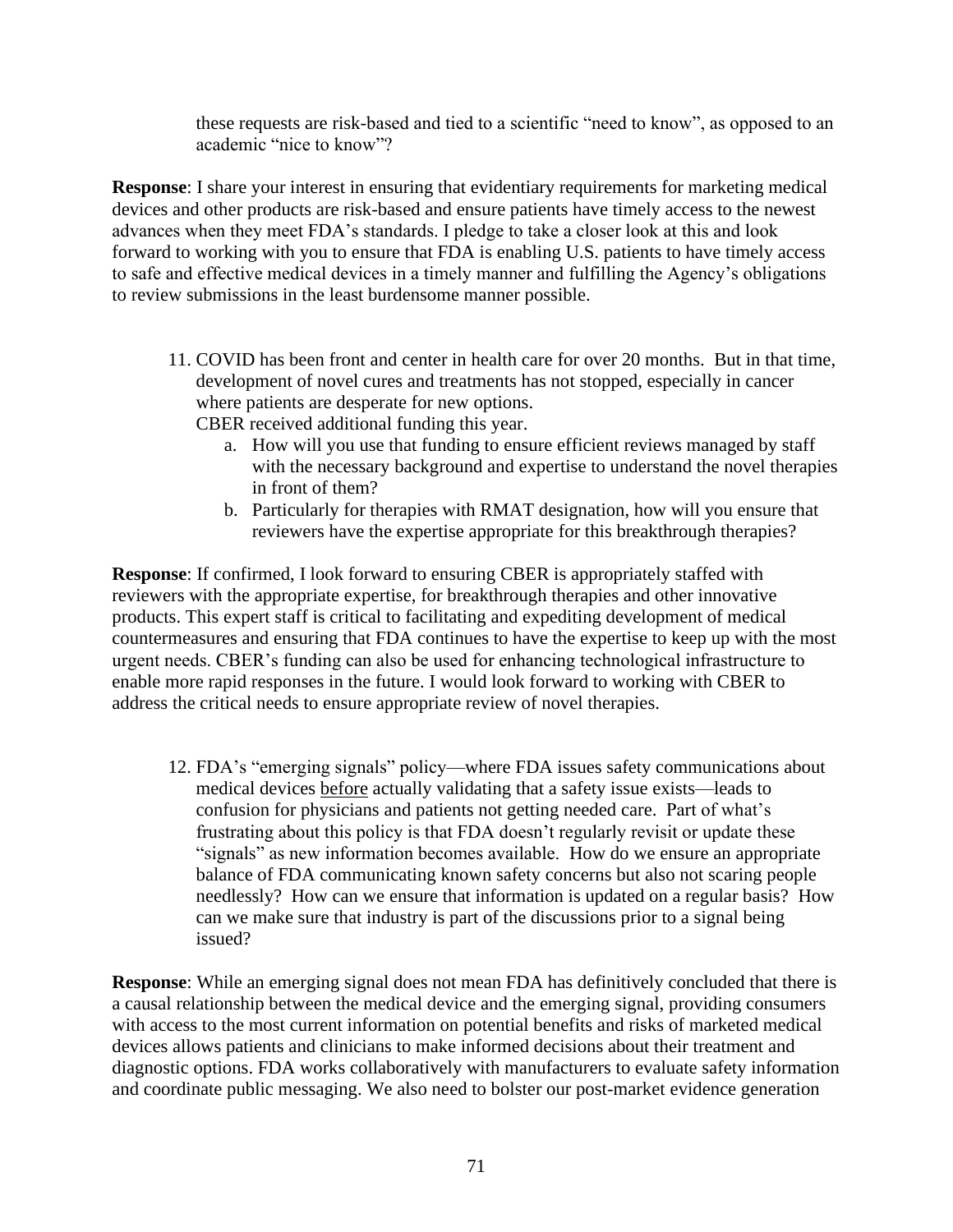system to reduce uncertainty about these signals. FDA does provide updates to safety communications when there is significant new information to share related to the emerging signal.

13. Over the last several years, this committee has heard from the animal feed industry of concerns with the slow pace of reviews within the Center for Veterinary Medicine for new feed and pet food ingredients. We addressed a few inefficiencies during the last ADUFA reauthorization and with some dedicated appropriations in fiscal year 2020. More needs to be done so our livestock producers can get access to new feeding technologies that can allow them to compete globally. Are you aware of these concerns and can you commit to addressing them?

**Response:** Thank you for raising this important issue. FDA's review of new animal food ingredient submissions helps ensure that innovative food ingredients are safe for animals, while also ensuring that the meat, milk, and eggs from those animals are safe for people to eat. This industry is evolving and developing innovative new animal food ingredients that result in complex submissions to the Agency. I am committed to working with stakeholders to continue to address their concerns.

14. There is also a need for CVM to modernize the method of regulating some feed ingredients that have the potential to greatly impact animal production, food safety and the environment. The Policy and Procedures Manual Guide 1240.3605 has not been updated since 1998 and regulates ingredients making production, food safety or environmental claims as animal drugs instead of a feed ingredient. Research has shown that some animal feed ingredients can reduce greenhouse gas emissions in livestock; however, these ingredients are currently regulated as new animal drugs and therefore are not being brought to market in the U.S. Other countries are approving these ingredients leaving our livestock industry behind in their ability to use animal nutrition to meet their climate goals. We need your assistance getting this policy modernized and these ingredients regulated as feed ingredients when they act within the digestive tract and its contents.

**Response**: If confirmed, I will commit to taking a close look at this issue. I'm aware of the increasing interest in novel animal food ingredients being a tool to improve production or reduce greenhouse emissions. I share your goal that FDA needs to find the right balance between appropriate regulation while not slowing down innovation in the animal food sector.

15. In recent weeks, several press articles have pointed out the struggles in the U.S. to bring new feed ingredient products to market that can help improve environmental outcomes. They note that the FDA wants to regulate these products as animal drugs instead of as a feed ingredient. What will you do as Commissioner to see that these products are regulated as feeds and reviewed quickly? We don't have 10 years to wait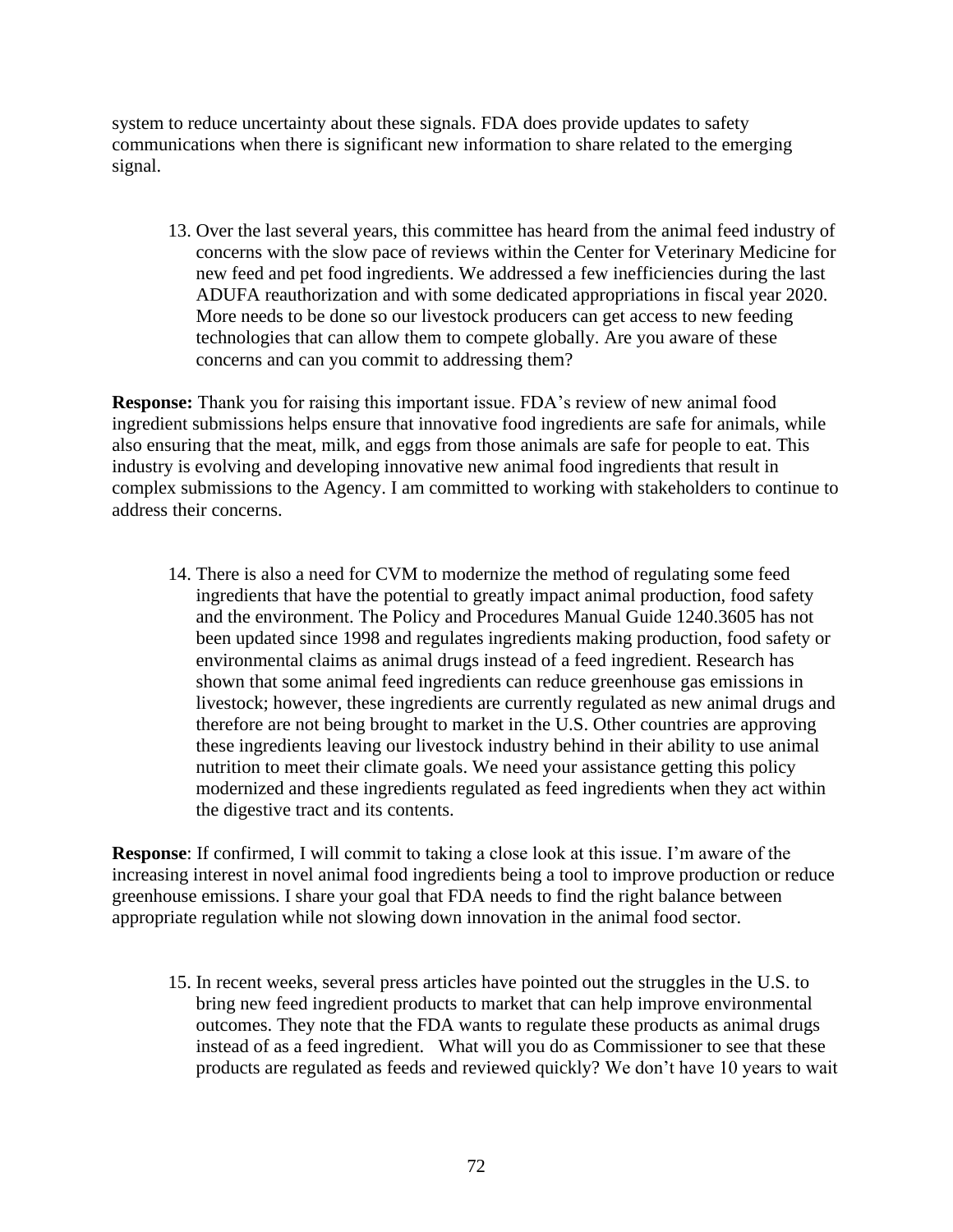when we need to be meeting our global commitment on reducing methane emissions by 2030.

**Response**: If confirmed, I will commit to taking a close look at this issue. I'm aware of the increasing interest in novel animal food ingredients being a tool to improve animal production or reduce greenhouse emissions. I share your goal that FDA needs to find the right balance between appropriate regulation while not slowing down innovation in the animal food sector.

- 16. Dr. Califf, I am excited about the potential benefits animal biotechnology can provide to our farming and food systems by improving animal and human health, fostering resiliency, and sustainably increasing protein and dairy production. Unfortunately, the FDA's current regulatory approach to the technology is keeping these beneficial technologies from coming to market or shift overseas to countries with more predictable commercial pathways. This summer, the American Association of Veterinary Medical Colleges (AAVMC) and the Association of Public and Landgrant Universities (APLU) [available here](https://www.aavmc.org/wp-content/uploads/2021/07/AAVMC-Gene-Editing-Report-12.pdf) recommended USDA and FDA "come together and shape a harmonious, transparent, evidence based, and forward-looking regulatory process in step with the current scientific progress."
	- a. Will you commit to FDA working with USDA and the White House to develop an efficient, risk and science-based regulatory system that can create a safe, predictable path to market for these critical innovations?

**Response:** From my time previous tenure at FDA, I know that the Agency works closely with other U.S. government agencies on a variety of matters. If confirmed, I am committed to working with USDA and other federal and state partners on this issue.

- 17. Dr. Califf, over the last few years, the U.S government has made significant progress in modernizing the coordinated framework for the oversight of agricultural biotechnology. In particular, addressing products of new techniques like gene editing. USDA and EPA have taken positive steps, but to date FDA has not taken any public actions to update its oversight role.
	- a. Can you commit to leading FDA to also review and modernize its approach to agricultural biotechnology, so that the U.S. government provides a unified, consistent approach to products of new technologies like gene editing?

**Response:** From my time previous tenure at FDA, I know that the Agency works closely with other U.S. government agencies on a variety of matters. If confirmed, I am committed to working with USDA and EPA on this issue.

18. Health tracking devices, like Continuous Glucose Monitors, Owlet Smart Socks, iWatches and more, offer the opportunity for Americans to monitor important bodily functions on a day-to-day basis.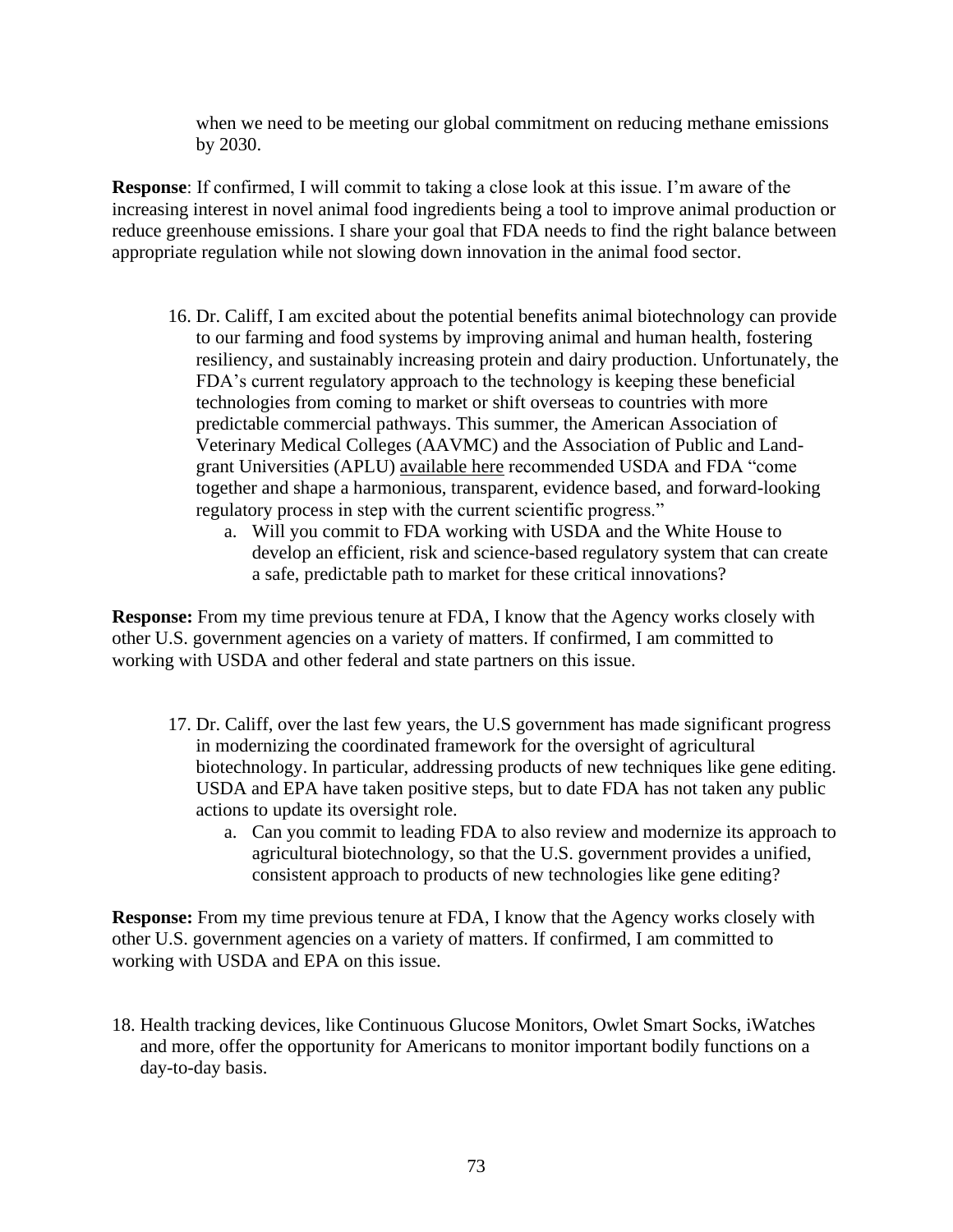a. Do you believe that any, or all, fitness and health trackers should receive FDA approval? What statutory authority or flexibility mandates or provides for FDA jurisdiction related to such approval?

**Response**: I share FDA's goal of applying a risk-based approach to its regulation of medical devices, including digital health technologies, and the Agency has been clear in its implementation of Section 3060(a) of the 21st Century Cures Act (Cures Act) that general wellness software functions that are used solely for fitness and health tracking purposes and present a low risk to the safety of the user do not meet the definition of a device under section 201(h) of the FD&C Act, as amended by section 520 of Cures, and therefore are not subject to the FD&C Act's regulatory requirements for devices. As you know, the area of digital health is one of my great interests and I look forward to helping U.S. patients have access to the newest innovations in this area and ensuring patients can depend on them to provide accurate, reliable and interpretable information, particularly when their intended use goes beyond general wellness health and fitness tracking.

19. As you are well aware, during your tenure as FDA commissioner, the FDA loosened standards governing use of the abortion drug mifespristone. From 2000 to 2018 alone, this abortion pill has taken more than 3.7 million preborn lives, caused 24 maternal deaths, and resulted in more than 4,100 adverse maternal reactions including hemorrhage, excruciating abdominal pain, and severe life-threatening infections.[1] **If confirmed, will you rescind FDA's temporary halt of enforcement of the regulation requiring that the abortion pill be administered physically in person by a clinician?**

**Response:** On December 16, 2021, after conducting a review of the single, shared system Risk Evaluation and Mitigation Strategy (REMS) for mifepristone, FDA determined that the data supported modification of the Mifepristone REMS Program to remove the in-person dispensing requirement. The agency further added a requirement for pharmacy certification. Prescriber certification and patient counseling on the appropriate use of the drug are still required under the REMS. I have confidence in the FDA staff, who rely on the latest evidence, to make the right decision on these matters. If I am confirmed, I will ensure the Agency continues to monitor the safety of this and all other approved drugs.

- 20. The issuance of warning letters can devastate the reputations of companies, even those that are actively seeking to comply with existing FDA regulations in good faith.
	- a. Do you believe the FDA should communicate with a company prior to issuing warning letters and/or work with them to correct mistakes that were made inadvertently and did not put consumers at risk?
	- b. What role do you believe warning letters serve?
	- c. Should you be confirmed, what, if any, changes would you seek to implement related to the issuance of warning letters?

<sup>[1]</sup> [https://www.ansirh.org/sites/default/files/publications/files/mifepristone\\_safety\\_4-23-2019.pdf](https://www.ansirh.org/sites/default/files/publications/files/mifepristone_safety_4-23-2019.pdf)